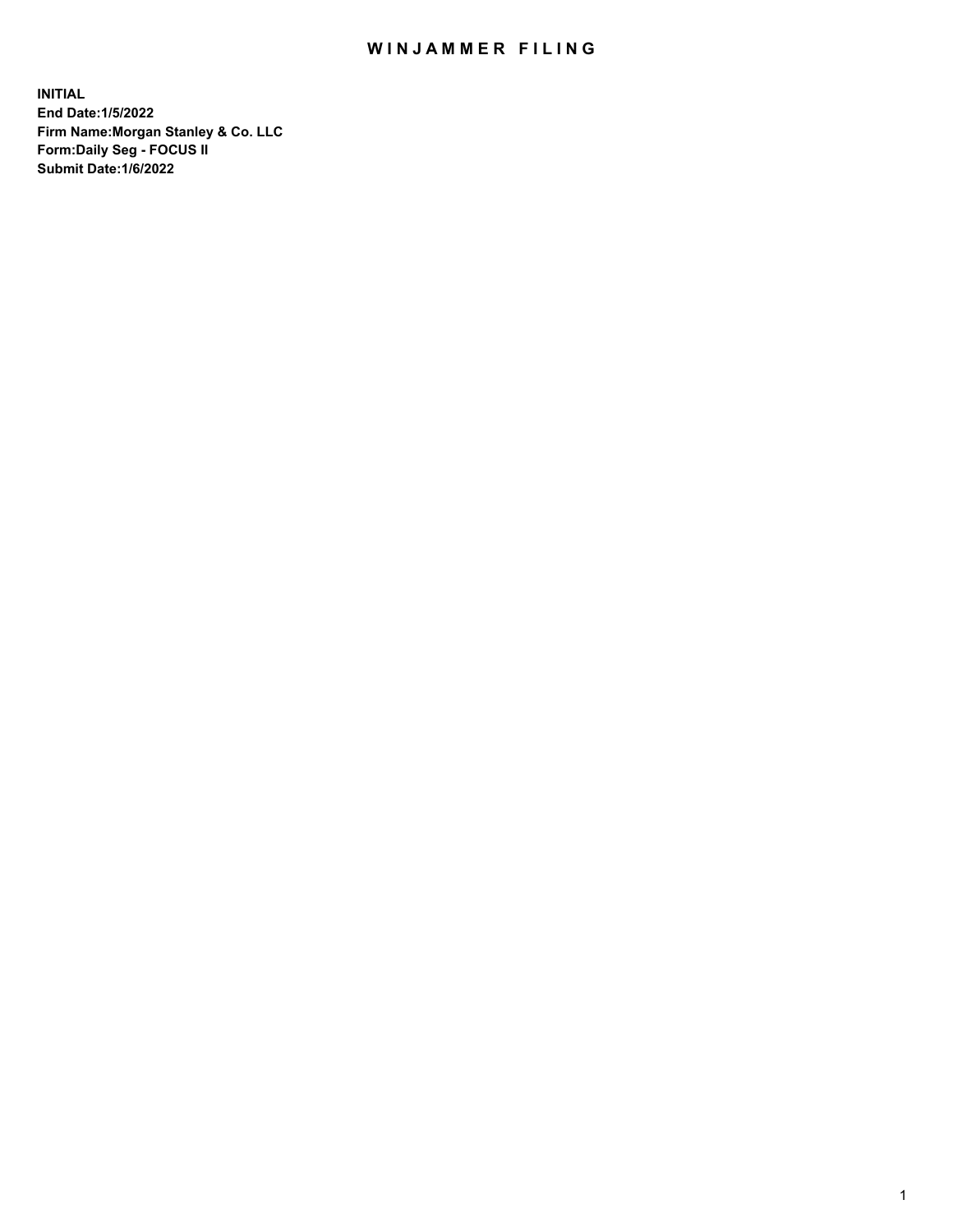**INITIAL End Date:1/5/2022 Firm Name:Morgan Stanley & Co. LLC Form:Daily Seg - FOCUS II Submit Date:1/6/2022 Daily Segregation - Cover Page**

| Name of Company                                                                                                                                                                                                                                                                                                                | <b>Morgan Stanley &amp; Co. LLC</b>                    |
|--------------------------------------------------------------------------------------------------------------------------------------------------------------------------------------------------------------------------------------------------------------------------------------------------------------------------------|--------------------------------------------------------|
| <b>Contact Name</b>                                                                                                                                                                                                                                                                                                            | <b>Ikram Shah</b>                                      |
| <b>Contact Phone Number</b>                                                                                                                                                                                                                                                                                                    | 212-276-0963                                           |
| <b>Contact Email Address</b>                                                                                                                                                                                                                                                                                                   | Ikram.shah@morganstanley.com                           |
| FCM's Customer Segregated Funds Residual Interest Target (choose one):<br>a. Minimum dollar amount: : or<br>b. Minimum percentage of customer segregated funds required:%; or<br>c. Dollar amount range between: and; or<br>d. Percentage range of customer segregated funds required between:% and%.                          | 235,000,000<br><u>0</u><br><u>00</u><br><u>00</u>      |
| FCM's Customer Secured Amount Funds Residual Interest Target (choose one):<br>a. Minimum dollar amount: ; or<br>b. Minimum percentage of customer secured funds required:%; or<br>c. Dollar amount range between: and; or<br>d. Percentage range of customer secured funds required between:% and%.                            | 140,000,000<br><u>0</u><br><u>00</u><br>0 <sub>0</sub> |
| FCM's Cleared Swaps Customer Collateral Residual Interest Target (choose one):<br>a. Minimum dollar amount: ; or<br>b. Minimum percentage of cleared swaps customer collateral required:% ; or<br>c. Dollar amount range between: and; or<br>d. Percentage range of cleared swaps customer collateral required between:% and%. | 92,000,000<br><u>0</u><br><u>00</u><br>00              |

Attach supporting documents CH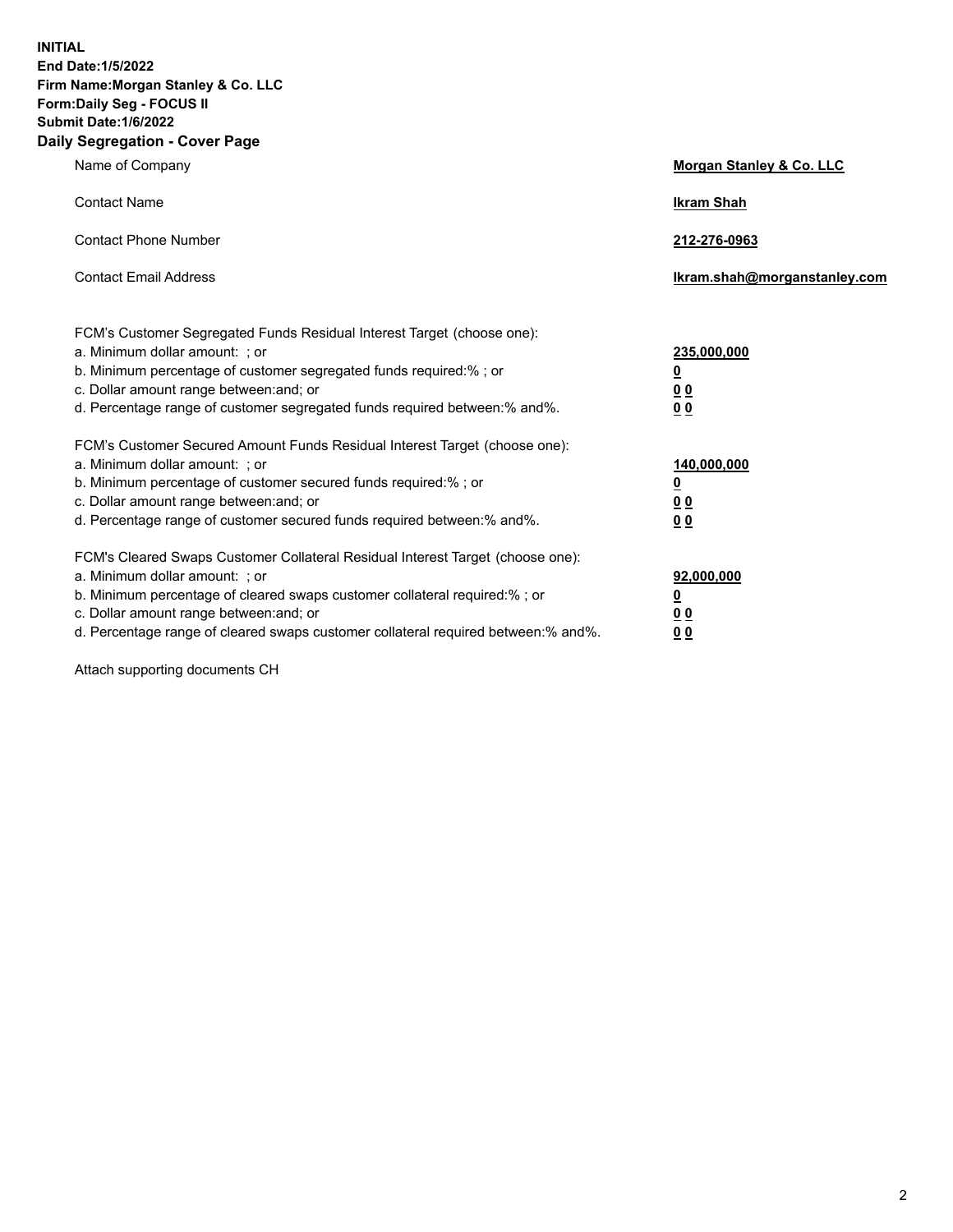|          | <b>INITIAL</b><br><b>End Date:1/5/2022</b><br>Firm Name: Morgan Stanley & Co. LLC<br>Form: Daily Seg - FOCUS II<br>Submit Date: 1/6/2022<br><b>Daily Segregation - Secured Amounts</b> |                                                |
|----------|----------------------------------------------------------------------------------------------------------------------------------------------------------------------------------------|------------------------------------------------|
|          | Foreign Futures and Foreign Options Secured Amounts                                                                                                                                    |                                                |
|          | Amount required to be set aside pursuant to law, rule or regulation of a foreign<br>government or a rule of a self-regulatory organization authorized thereunder                       | $0$ [7305]                                     |
| 1.       | Net ledger balance - Foreign Futures and Foreign Option Trading - All Customers                                                                                                        |                                                |
|          | A. Cash                                                                                                                                                                                | 5,217,437,316 [7315]                           |
|          | B. Securities (at market)                                                                                                                                                              | 1,812,396,495 [7317]                           |
| 2.       | Net unrealized profit (loss) in open futures contracts traded on a foreign board of trade                                                                                              | 1,484,087,059 [7325]                           |
| 3.       | Exchange traded options<br>a. Market value of open option contracts purchased on a foreign board of trade                                                                              |                                                |
|          | b. Market value of open contracts granted (sold) on a foreign board of trade                                                                                                           | 18,588,422 [7335]<br>-11,722,557 [7337]        |
| 4.       | Net equity (deficit) (add lines 1. 2. and 3.)                                                                                                                                          | 8,520,786,735 [7345]                           |
| 5.       | Account liquidating to a deficit and account with a debit balances - gross amount                                                                                                      | 44,060,401 [7351]                              |
|          | Less: amount offset by customer owned securities                                                                                                                                       | -42,338,033 [7352] 1,722,368                   |
|          |                                                                                                                                                                                        | [7354]                                         |
| 6.       | Amount required to be set aside as the secured amount - Net Liquidating Equity                                                                                                         | 8,522,509,103 [7355]                           |
|          | Method (add lines 4 and 5)<br>Greater of amount required to be set aside pursuant to foreign jurisdiction (above) or line                                                              |                                                |
| 7.       | 6.                                                                                                                                                                                     | 8,522,509,103 [7360]                           |
|          | FUNDS DEPOSITED IN SEPARATE REGULATION 30.7 ACCOUNTS                                                                                                                                   |                                                |
| 1.       | Cash in banks                                                                                                                                                                          |                                                |
|          | A. Banks located in the United States                                                                                                                                                  | 178,772,542 [7500]                             |
|          | B. Other banks qualified under Regulation 30.7                                                                                                                                         | 900,731,819 [7520] 1,079,504,361               |
|          |                                                                                                                                                                                        | [7530]                                         |
| 2.       | <b>Securities</b><br>A. In safekeeping with banks located in the United States                                                                                                         | 414,885,700 [7540]                             |
|          | B. In safekeeping with other banks qualified under Regulation 30.7                                                                                                                     | 83,152,139 [7560] 498,037,839                  |
|          |                                                                                                                                                                                        | [7570]                                         |
| 3.       | Equities with registered futures commission merchants                                                                                                                                  |                                                |
|          | A. Cash                                                                                                                                                                                | 5,949,287 [7580]                               |
|          | <b>B.</b> Securities                                                                                                                                                                   | $0$ [7590]                                     |
|          | C. Unrealized gain (loss) on open futures contracts                                                                                                                                    | 3,671,723 [7600]                               |
|          | D. Value of long option contracts<br>E. Value of short option contracts                                                                                                                | $0$ [7610]<br>0 [7615] <b>9,621,010</b> [7620] |
| 4.       | Amounts held by clearing organizations of foreign boards of trade                                                                                                                      |                                                |
|          | A. Cash                                                                                                                                                                                | $0$ [7640]                                     |
|          | <b>B.</b> Securities                                                                                                                                                                   | $0$ [7650]                                     |
|          | C. Amount due to (from) clearing organization - daily variation                                                                                                                        | $0$ [7660]                                     |
|          | D. Value of long option contracts                                                                                                                                                      | 0 <sup>[7670]</sup>                            |
| 5.       | E. Value of short option contracts<br>Amounts held by members of foreign boards of trade                                                                                               | 0 [7675] 0 [7680]                              |
|          | A. Cash                                                                                                                                                                                | 4,354,499,451 [7700]                           |
|          | <b>B.</b> Securities                                                                                                                                                                   | 1,314,358,656 [7710]                           |
|          | C. Unrealized gain (loss) on open futures contracts                                                                                                                                    | 1,480,415,336 [7720]                           |
|          | D. Value of long option contracts                                                                                                                                                      | 18,588,422 [7730]                              |
|          | E. Value of short option contracts                                                                                                                                                     | -11,722,557 [7735] 7,156,139,308               |
|          |                                                                                                                                                                                        | [7740]                                         |
| 6.<br>7. | Amounts with other depositories designated by a foreign board of trade<br>Segregated funds on hand                                                                                     | $0$ [7760]                                     |
| 8.       | Total funds in separate section 30.7 accounts                                                                                                                                          | $0$ [7765]<br>8,743,302,518 [7770]             |
| 9.       | Excess (deficiency) Set Aside for Secured Amount (subtract line 7 Secured Statement                                                                                                    | 220,793,415 [7380]                             |

- 9. Excess (deficiency) Set Aside for Secured Amount (subtract line 7 Secured Statement Page 1 from Line 8)
- 10. Management Target Amount for Excess funds in separate section 30.7 accounts **140,000,000** [7780]
- 11. Excess (deficiency) funds in separate 30.7 accounts over (under) Management Target **80,793,415** [7785]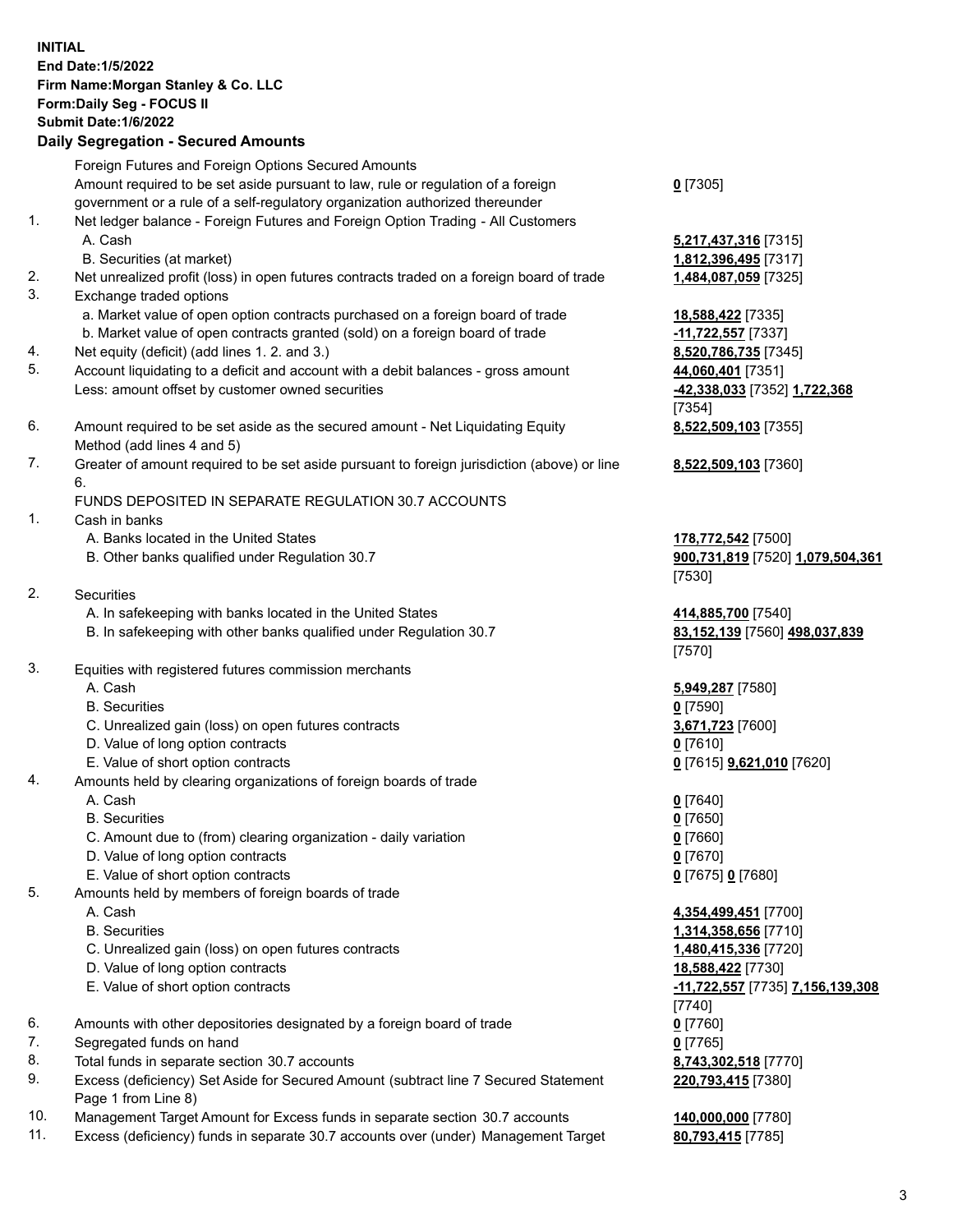**INITIAL End Date:1/5/2022 Firm Name:Morgan Stanley & Co. LLC Form:Daily Seg - FOCUS II Submit Date:1/6/2022 Daily Segregation - Segregation Statement** SEGREGATION REQUIREMENTS(Section 4d(2) of the CEAct) 1. Net ledger balance A. Cash **15,740,747,402** [7010] B. Securities (at market) **6,878,048,229** [7020] 2. Net unrealized profit (loss) in open futures contracts traded on a contract market **125,638,392** [7030] 3. Exchange traded options A. Add market value of open option contracts purchased on a contract market **1,050,000,392** [7032] B. Deduct market value of open option contracts granted (sold) on a contract market **-509,693,974** [7033] 4. Net equity (deficit) (add lines 1, 2 and 3) **23,284,740,441** [7040] 5. Accounts liquidating to a deficit and accounts with debit balances - gross amount **536,714,809** [7045] Less: amount offset by customer securities **-528,567,889** [7047] **8,146,920** [7050] 6. Amount required to be segregated (add lines 4 and 5) **23,292,887,361** [7060] FUNDS IN SEGREGATED ACCOUNTS 7. Deposited in segregated funds bank accounts A. Cash **2,422,573,907** [7070] B. Securities representing investments of customers' funds (at market) **0** [7080] C. Securities held for particular customers or option customers in lieu of cash (at market) **3,068,498,210** [7090] 8. Margins on deposit with derivatives clearing organizations of contract markets A. Cash **14,855,007,708** [7100] B. Securities representing investments of customers' funds (at market) **0** [7110] C. Securities held for particular customers or option customers in lieu of cash (at market) **3,656,163,863** [7120] 9. Net settlement from (to) derivatives clearing organizations of contract markets **-1,023,240,345** [7130] 10. Exchange traded options A. Value of open long option contracts **1,050,000,392** [7132] B. Value of open short option contracts **-509,693,974** [7133] 11. Net equities with other FCMs A. Net liquidating equity **7,404,396** [7140] B. Securities representing investments of customers' funds (at market) **0** [7160] C. Securities held for particular customers or option customers in lieu of cash (at market) **0** [7170] 12. Segregated funds on hand **153,386,156** [7150] 13. Total amount in segregation (add lines 7 through 12) **23,680,100,313** [7180] 14. Excess (deficiency) funds in segregation (subtract line 6 from line 13) **387,212,952** [7190] 15. Management Target Amount for Excess funds in segregation **235,000,000** [7194]

16. Excess (deficiency) funds in segregation over (under) Management Target Amount Excess

**152,212,952** [7198]